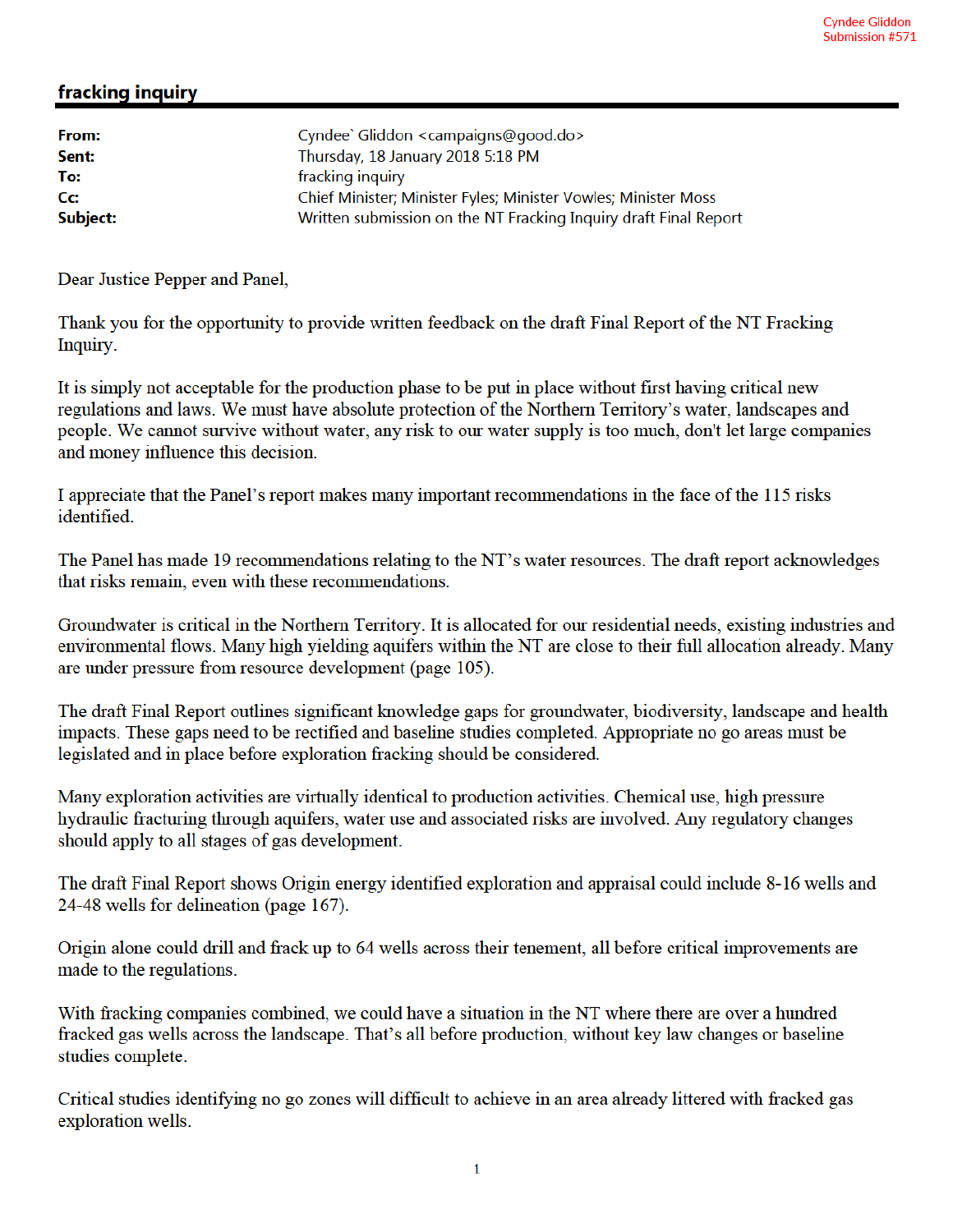I support the swath of new regulations and legislation required to try and protect landholders and water. However, that work needs to happen before the oil and gas industry is permitted to start fracking in the Northern Territory again.

The below critical recommendations must be improved and work completed BEFORE EXPLORATION fracking takes place.

Recommendation 5.1 (Enforceable code of practice for abandonment of onshore gas wells)

Recommendation 5.6 (Wastewater management framework)

Recommendation 7.1 (Water Act amended for shale extraction licence and payment for water)

Recommendation 7.4 (Strategic regional environmental and baseline assessment (SREBA), including a regional groundwater model, be developed and undertaken)

Recommendation 8.4 (Fire management plan and 10 year baseline assessment)

Recommendation 9.2 (Code of practice be developed and implemented for monitoring, detection and reporting of methane emissions)

Recommendation 10.1 (Human Health Risk Assessment prepared and approved)

Recommendation 12.11 (Social impact management plan) This recommendation should also be extended to allow for the legal right to say 'no' to fracking.

Recommendation 14.1 (Design and implement a full cost recovery system for fracking regulation)

Recommendation 14.16 (Legislation to regulate seismic surveys, drilling, hydraulic fracturing, and well abandonment)

Recommendation 14.18 (Fit and proper person test)

Recommendation 15.1 (Strategic regional environmental and baseline assessment (SREBA) undertaken and no go zones implemented)

In the NT there is a saying, "Once you frack you can't go back." Exploration fracking is no different. The studies, legal improvements and no-go zones suggested by the panel are critical. They must be actioned before any further fracking exploration.

Fracking is not the only answer, please consider other options such as solar energy, and stop selling all our gas overseas and look after Territorians and Australians at the end of the day we pay your wages. Short term gain is not worth long term pain! .

Thank you for considering my feedback on this critical matter for the future of the Northern Territory.

Yours sincerely, Cyndee` Gliddon Fannie Bay, Northern Territory, 0820, Australia

This email was sent by Cyndee` Gliddon via Do Gooder, a website that allows people to contact you regarding issues they consider important. In accordance with web protocol FC 3834 we